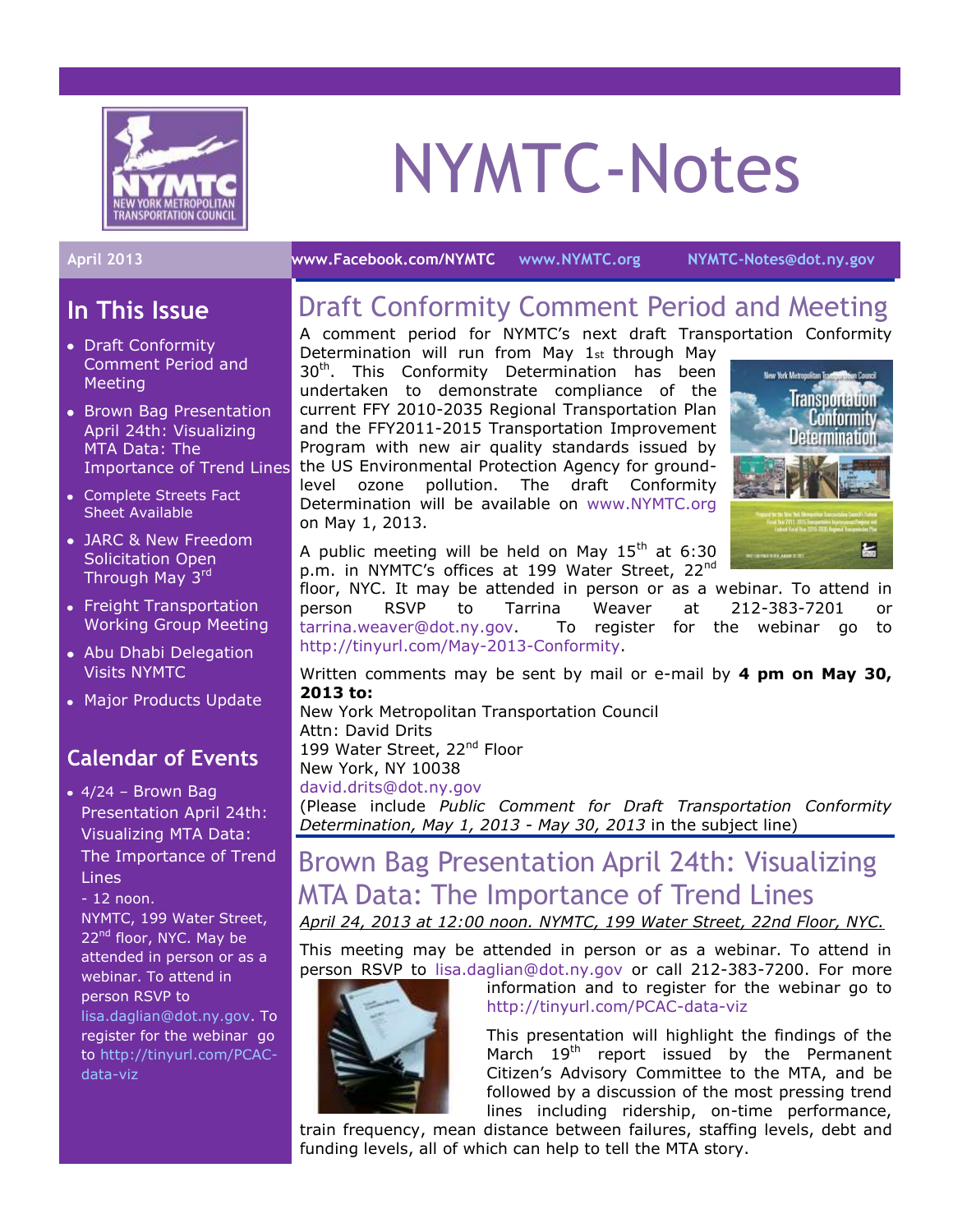$• 5/15 - Freight$ Transportation Working **Group** 

- 10 a.m. – 12 p.m. NYMTC, 199 Water Street, 22<sup>nd</sup> floor, NYC. May be attended in person or as a webinar. To attend in person RSVP to Howie Mann at [howard.mann@dot.ny.gov.](mailto:howard.mann@dot.ny.gov)

To register for the webinar go to [http://tinyurl.com/FTWG-5-](http://tinyurl.com/FTWG-5-15-13) [15-13](http://tinyurl.com/FTWG-5-15-13)

5/15 – Draft Conformity Public Meeting - 6:30 p.m. - NYMTC, 199 Water Street, 22<sup>nd</sup> floor, NYC. May be attended in person or as a webinar. To attend in person RSVP to Tarrina Weaver at [tarrina.weaver@dot.ny.gov.](mailto:tarrina.weaver@dot.ny.gov)

To register for the webinar go to [http://tinyurl.com/May-](http://tinyurl.com/May-2013-Conformity)[2013-Conformity](http://tinyurl.com/May-2013-Conformity)

6/20 – PFAC Meeting - 1:15 p.m. NYMTC, 199 Water Street, 22<sup>nd</sup> floor, NYC. RSVP to 212.383.7200 or Andrea Mile-Cole at [andrea.miles](mailto:andrea.miles-cole@dot.ny.gov)[cole@dot.ny.gov.](mailto:andrea.miles-cole@dot.ny.gov) This meeting will also be webcast. More information will be available shortly on [www.NYMTC.org](http://www.nymtc.org/)

*NYMTC is a regional council of governments that provides a collaborative transportation planning forum as the metropolitan planning organization for New York City, Long Island and the lower Hudson Valley.*

# Complete Streets Fact Sheet Available

Key information about the New York State Complete Streets Act is available in a fact sheet developed by the New York State Association of



Metropolitan Planning Organizations (NYSMPO) at [www.NYSMPOS.org](http://www.nysmpos.org/)

New York State passed the Complete Streets Act in August, 2011; it took effect on February 15, 2012. It states that "the transportation plans of New York State should consider the needs of all users of our roadways including pedestrians, bicyclists, public transportation riders, motorists and citizens of all ages and abilities, including children, the elderly and the disabled...Therefore, it shall be the policy of the state to consider people of all ages and abilities and

all appropriate forms of transportation when planning roadway projects."

On the local level, a number of municipalities in the metropolitan area have also passed complete streets laws, which apply to locally funded transportation improvements. Suffolk County recently joined the growing list, which includes New York City and numerous towns throughout the metropolitan area including the towns of Babylon, Brookhaven, North Hempstead, and the villages of East Hampton, Islip, and Great Neck Plaza on Long Island, and Dobbs Ferry in Westchester County.

NYSMPO also notes that the National Complete Streets Coalition is an excellent source of information on the design and benefits of Complete Streets. For more information go to

[http://www.completestreets.org/complete-streets](http://www.completestreets.org/complete-streets-fundamentals/factsheets/)[fundamentals/factsheets/](http://www.completestreets.org/complete-streets-fundamentals/factsheets/)

# JARC & New Freedom Solicitation Open Through May 3rd

NYMTC invites not-for-profit organizations, state and local government agencies, public authorities, public and private operators of public transportation services and federally-recognized tribal governments to apply for [Job Access Reverse Commute \(JARC\)](http://www.nymtc.org/project/PTHSP/jarc5316.html) and [New Freedom](http://www.nymtc.org/project/PTHSP/freedom5317.html) funding administered by the Federal Transit Administration.

Federal Fiscal Year 2012 funds will be used for this solicitation, with \$9,033,890 available for JARC projects, and \$4,900,686 available for New Freedom projects. Applications and guidance are available on [www.nymtc.org.](http://www.nymtc.org/) Applications must be received electronically by [Carl.King@dot.ny.gov](mailto:Carl.King@dot.ny.gov) by 4PM on **Friday, May 3, 2013.** Applications from eligible applicants will be reviewed and evaluated by NYMTC's member agencies.



Two webinars were held to provide guidance and respond to questions. The presentation and a recording of the webinar, along with the application and guidance information are available on [www.NYMTC.org](http://www.nymtc.org/)

Both programs require that proposed projects be derived from a regional Coordinated Human Service and Public Transportation Plan; the Plan developed by NYMTC is available on [www.NYMTC.org.](http://www.nymtc.org/)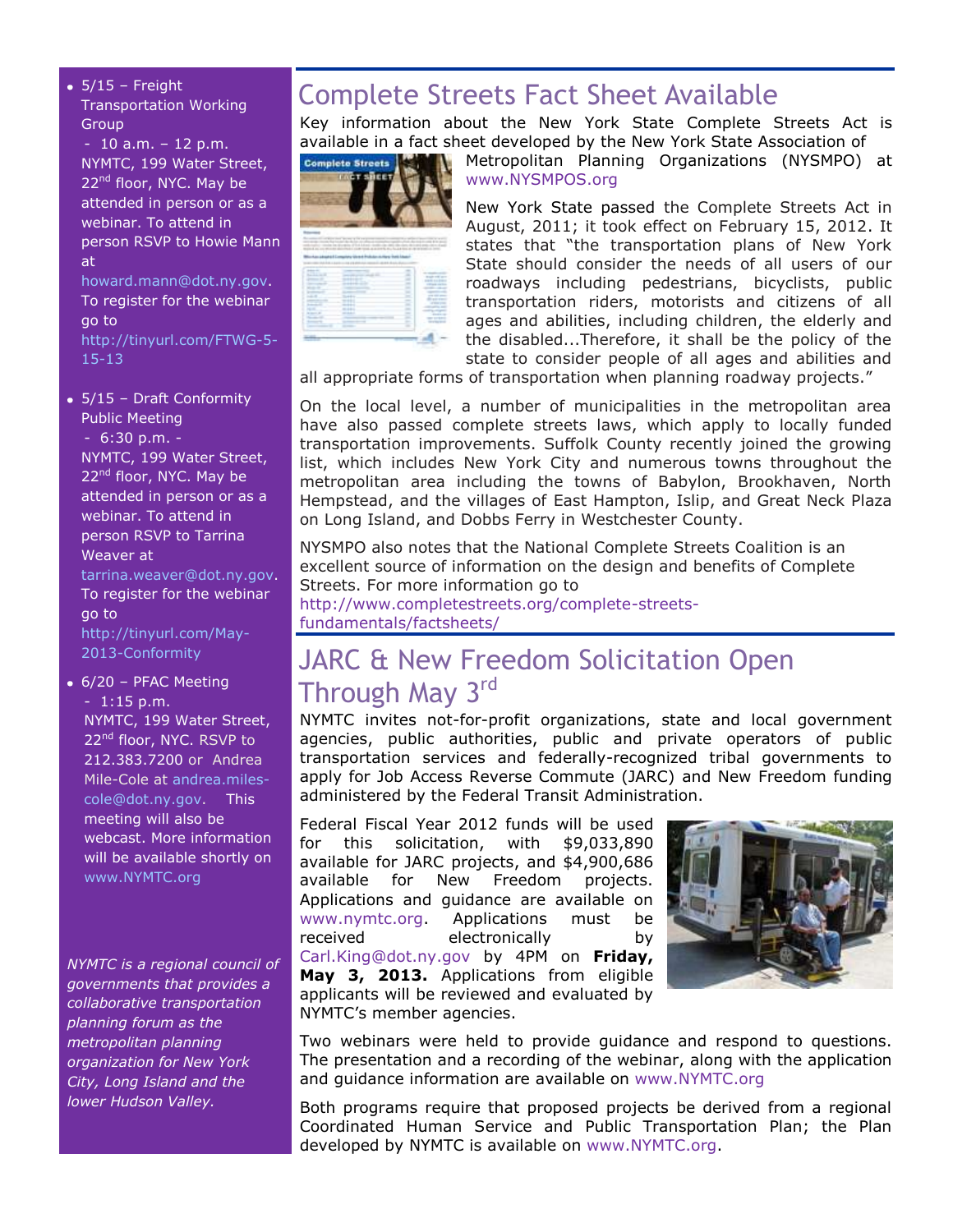#### **NYMTC Council Members**

#### **Voting Members**

- Joan McDonald, New York State DOT Commissioner and NYMTC co-chair
- Rob Astorino, Westchester County Executive and NYMTC co-chair
- Janette Sadik-Khan, Commissioner, New York City Department of Transportation
- Amanda Burden, Director, New York City Department of City Planning
- [Fernando Ferrer,](http://www.mta.info/mta/leadership/ferrer.htm) Acting Chairman, Metropolitan Transportation Authority
- Edward P. Mangano, Nassau County Executive
- MaryEllen Odell, Putnam County Executive
- C. Scott Vanderhoef, Rockland County Executive
- Steve Bellone, Suffolk County Executive

#### **Advisory Members**

- Patrick Foye, Executive Director, Port Authority of NY & NJ
- James Weinstein, Executive Director, New Jersey **Transit**
- Mary K. Murphy, Executive Director, North Jersey Transportation Planning Authority
- Joe Martens, Commissioner, NYS Dept. of Environmental **Conservation**
- Marilyn G. Shazor, Regional Administrator, Federal Transit Administration, Region 2

# Freight Transportation Working Group Meeting *May 15, 2013, 10:00 a.m. NYMTC, 199 Water Street, 22nd floor, NYC*.

NYMTC's Freight Transportation Working Group was established to expand and enhance the freight planning process in the NYMTC region to meet the needs of shippers, receivers, and ultimately the general population through less congested roads, less pollution, and less expensive products and services.

The next meeting will include the following presentations:

- Presentation on New York City's JFK Air Cargo Study
- Presentation on New York City's and Other Regional Truck Impact Studies including the need for the use of technology for truck management



The Freight Transportation Working Group is composed of the Council's members, freight providers and receivers and their associations, other interested transportation agencies, business associations, neighboring metropolitan

planning organizations (MPO) in the Tri-State region, interested parties such as civic groups, advocacy groups, and representatives of elected officials.

**This meeting may be attended in person or as a webinar**. To attend in person, RSVP to Howie Mann at 631-952-6115 or [howard.mann@dot.ny.gov.](mailto:howard.mann@dot.ny.gov)

To attend as a webinar, go to [http://tinyurl.com/FTWG-5-15-13.](http://tinyurl.com/FTWG-5-15-13) After registering you will receive a confirmation email containing information about joining the webinar, including the call in number.

# Abu Dhabi Delegation Visits NYMTC

On January 23, 2013 a delegation from the Abu Dhabi Department of Integrated Transport Planning visited NYMTC to exchange information about travel demand forecasting. The delegation is undertaking an

international benchmarking of transport modelling and assessment on behalf of its department, for the benefit of the Emirate of Abu Dhabi. The delegation was headed by Abdulrahman Al Shizawi, Head of Transportation Studies Section.

To open the meeting, Sangeeta Bhowmick, the Acting Director of the Technical Group, gave an overview of NYMTC and its Planning



Process.Ali Mohseni, the Acting Manager for Model Development Group, presented the NYMTC New York Best Practices Model. The delegation gave a presentation on "The Abu Dhabi DOT Strategic Transport Evaluation and Assessment Model (STEAM)," a transportation forecasting demand model.

The emirate of Abu Dhabi is investing heavily in infrastructure including new roads and public transport that encompass buses, regional rail, new metro and LRT/BRT. Central to planning for this growth is the development of Abu Dhabi transport model. The model is developed as a trip-based multi-modal model covering the entire day segmented into 5 time periods. The model is currently used by users around the world via remote access for transport projects in Abu Dhabi.